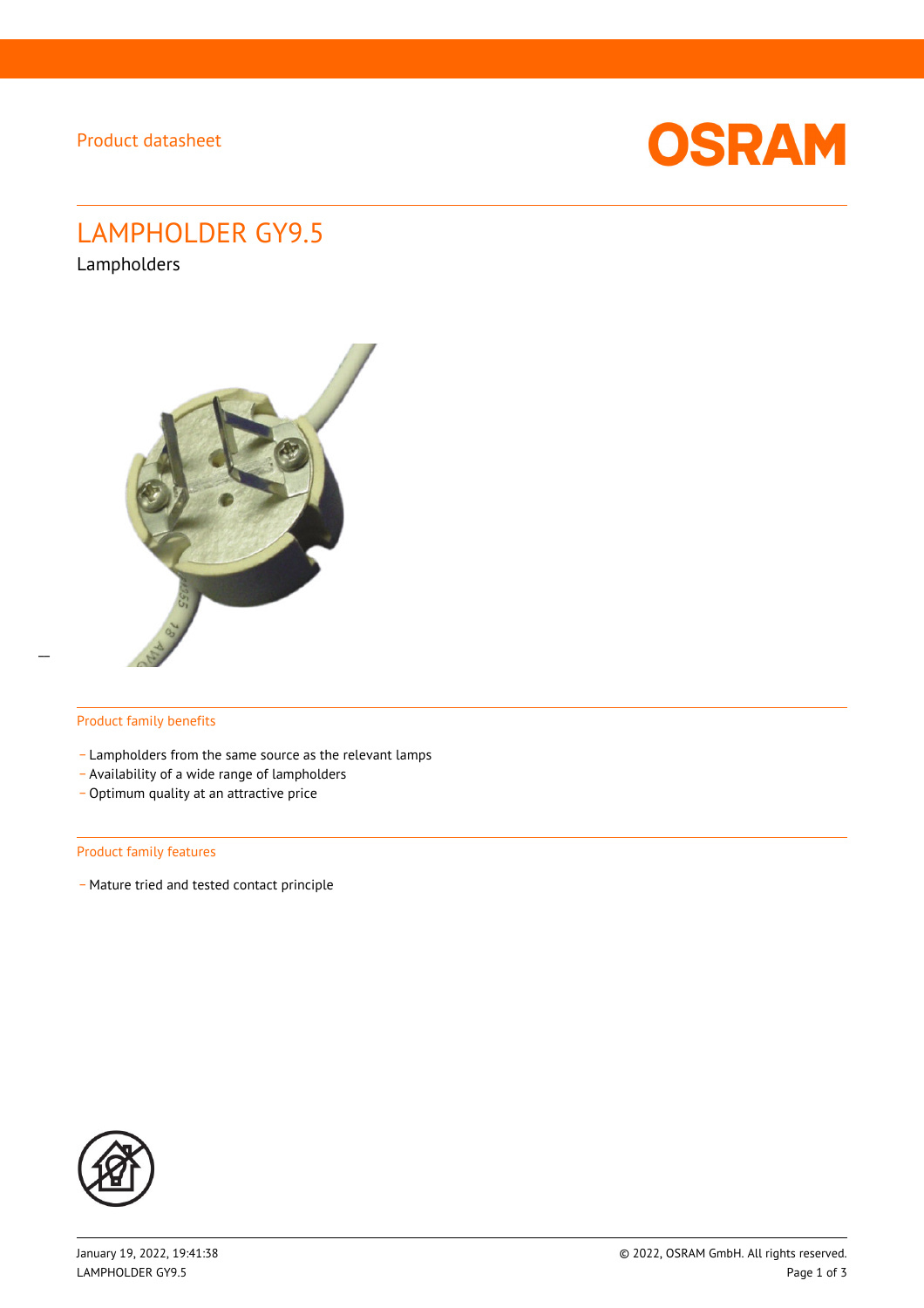# Product datasheet

## Technical data

## **Electrical data**

| Lamp wattage     | 500 W           |
|------------------|-----------------|
| Lamp voltage     | 1000 V          |
| Ignition voltage | 5.0 kVp $^{1)}$ |

 $1)$  Maximum (pulse rating; peak voltage can be up to 1.4 times higher)

## **Dimensions & weight**



| Lead cross section of lead or clamp | ⊥∠ mm <sup>2</sup> ' |
|-------------------------------------|----------------------|
|                                     |                      |

1) Leads attached

 $\overline{a}$ 

## **Capabilities**

| Cable/wire types, input side | UL3239 |
|------------------------------|--------|
|                              |        |

#### **Environmental information**

| Information according Art. 33 of EU Regulation (EC) 1907/2006 (REACh) |               |  |  |  |
|-----------------------------------------------------------------------|---------------|--|--|--|
| Date of Declaration                                                   | 14-01-2022    |  |  |  |
| <b>Primary Article Identifier</b>                                     | 4008321356000 |  |  |  |
| Declaration No. in SCIP database                                      | In work       |  |  |  |